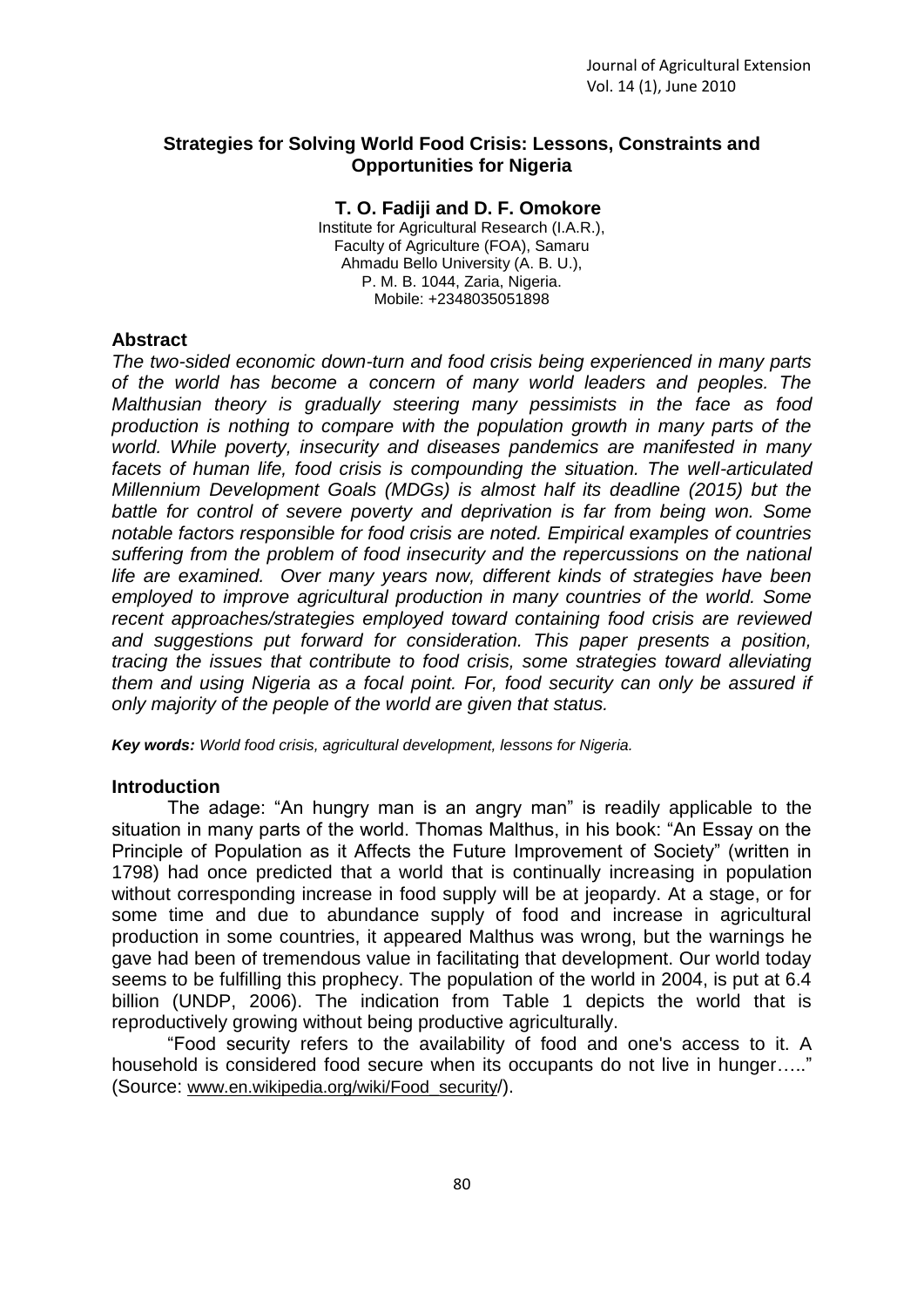| <b>. applies to provide the computation of the computer of the computer of the motion evolution</b> |                                       |         |             |  |  |  |  |
|-----------------------------------------------------------------------------------------------------|---------------------------------------|---------|-------------|--|--|--|--|
|                                                                                                     | <b>Total population (in millions)</b> |         |             |  |  |  |  |
|                                                                                                     | 1975                                  | 2004    | 2015        |  |  |  |  |
|                                                                                                     |                                       |         | (estimated) |  |  |  |  |
| Developing countries                                                                                | 2,967.1                               | 5,093.6 | 5,885.6     |  |  |  |  |
| Least developed countries                                                                           | 355.2                                 | 740.7   | 950.1       |  |  |  |  |
| <b>Arab States</b>                                                                                  | 144.6                                 | 310.5   | 386.0       |  |  |  |  |
| East Asia and the Pacific                                                                           | 1,310.4                               | 1,944.0 | 2,108.9     |  |  |  |  |
| Latin America and the Caribbean                                                                     | 318.4                                 | 548.3   | 628.3       |  |  |  |  |
| South Asia                                                                                          | 838.7                                 | 1,528.1 | 1,801.4     |  |  |  |  |
| Sub-Saharan Africa                                                                                  | 313.1                                 | 689.6   | 877.4       |  |  |  |  |
| Central and Eastern Europe and the CIS                                                              | 366.6                                 | 405.3   | 396.8       |  |  |  |  |
| <b>OECD</b>                                                                                         | 925.7                                 | 1,164.8 | 1,233.6     |  |  |  |  |
| High Income OECD                                                                                    | 765.9                                 | 922.6   | 968.5       |  |  |  |  |
| <b>High Human Development</b>                                                                       | 1,012.5                               | 1,275.0 | 1,350.0     |  |  |  |  |
| Medium Human Development                                                                            | 2,743.2                               | 4,433.1 | 4,995.8     |  |  |  |  |
| Low Human Development                                                                               | 255.0                                 | 571.7   | 737.1       |  |  |  |  |
| High Income                                                                                         | 792.3                                 | 982.5   | 1,040.9     |  |  |  |  |
| Middle Income                                                                                       | 2,042.9                               | 3,043.0 | 3,319.6     |  |  |  |  |
| World                                                                                               | 4,073.7                               | 6,389.2 | 7,219.4     |  |  |  |  |
|                                                                                                     |                                       |         |             |  |  |  |  |

# **Table 1: Breakdown of population (in millions) of regions of the world, 2005**

*Source: Human Development Report, 2006.*

The search for food security is a world-wide concern as it defiles all geographical boundaries. Food insecurity could be found in rich nations as well as poor nations, in the drought free, mid-income and low-income countries as well as n the food deficit regions of the world (World Bank, 1998). The Millennium Development Goals (MDGs) initiated in 2000 put Eradication of extreme poverty and hunger as its first priority (UNDP, 2006). Poverty is still written in many faces in various countries of the world. Not less than 800 million people still suffer from abject poverty, living on less than \$1/day (FAO, 2008).

The developing countries are still dominating the population stage with 5.1 billion people. The proportion of people living in abject and absolute poverty is increasing and estimated about 1billion people still go hungry daily. Many people are still found falling below the benchmark \$1/day feeding rate, most of whom are found in Asia and Pacific, and Sub-Saharan Africa. Table 2 presents the situation of countries with highest and lowest Human Development Index (HDI) in Europe and Africa with a wide margin between them. For example, the leading country of Europe (Iceland) had HDI of 0.968 compared to the lowest in Africa (Sierra Leon)'s HDI of 0.336 appears rather unthinkable. The cause of this human disparity in development might not b unconnected with the apparent food crisis being experienced in many countries. It further shows that there are lots to be done in the context of development and so, appropriate strategies and programmes be applied to close this appalling gap. When details of indices on Life expectancy, adult literacy rate, enrollment ratio for schools, GDP per capita are considered, the countries with low HDI have more work to boost their development statuses (Human Development Report, 2006). For example, Iceland, the leading country in Europe has (0.968) HDI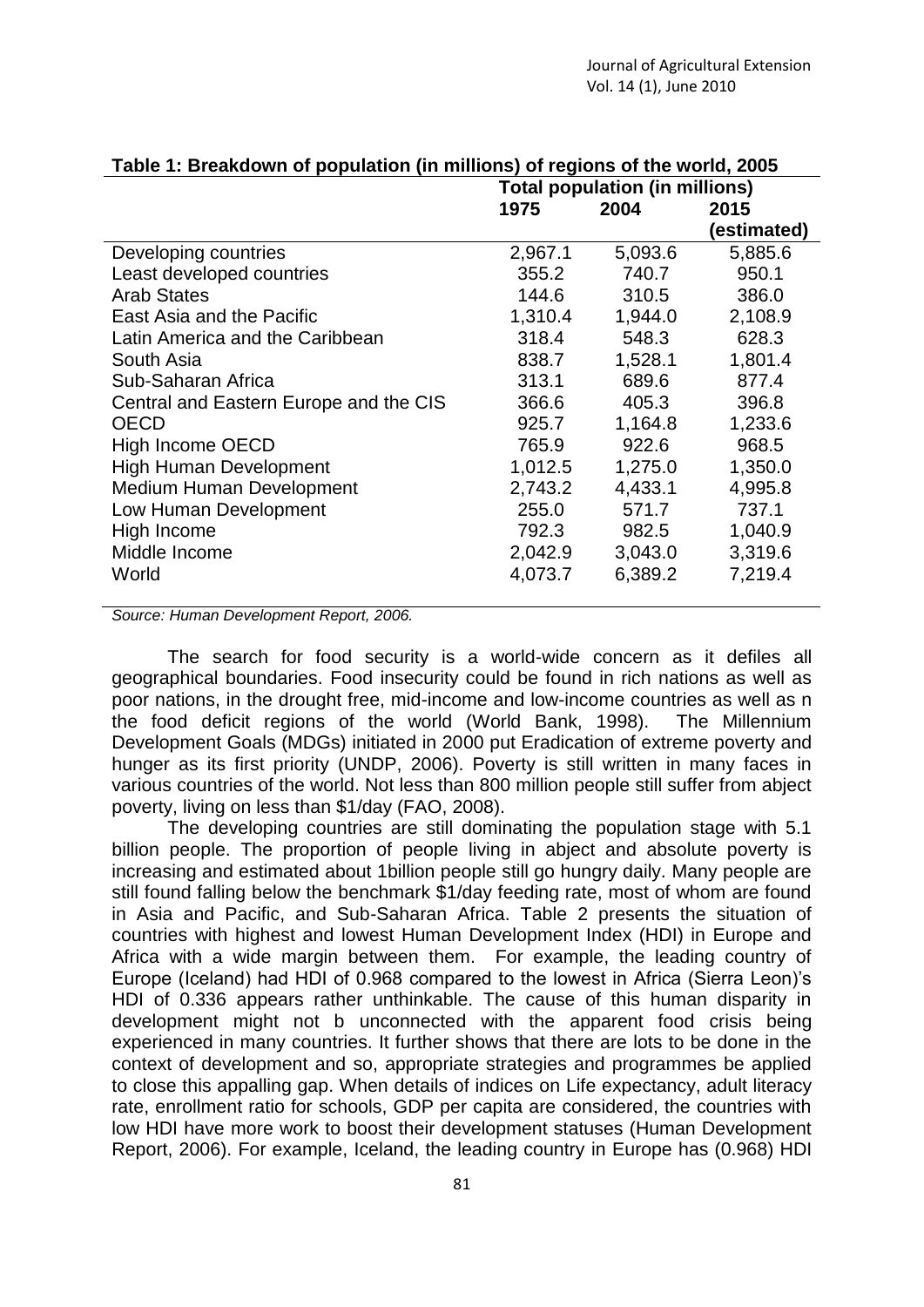compared with the lowest in Africa, Sierra Leone with the figure of (0.336) HDI. What a wide gap existing between the rich and the poor nations!

Amosa (2006) looked at food security trends in Kenya from national, district and household perspectives, contending that adequate food provision involves the use of various strategies, laying emphasis on the people's experiences including social networks and the capacity to manipulate available opportunities.

**Table 2:** Human Development Indices (HDIs) of ten highest and ten lowest countries in Europe and Africa, 2005.

| <b>Europe 10 highest HDIs</b> |                    |            | <b>Africa 10 lowest HDIs</b> |                                 |            |  |
|-------------------------------|--------------------|------------|------------------------------|---------------------------------|------------|--|
| Rank                          | <b>Country</b>     | <b>HDI</b> | Rank                         | <b>Country</b>                  | <b>HDI</b> |  |
|                               | Iceland            | 0.968      |                              | Sierra Leone                    | 0.336      |  |
| 2                             | Norway             | 0.968      | 2                            | <b>Burkina Faso</b>             | 0.370      |  |
| 3                             | Ireland            | 0.959      | 3                            | Guinea Bissau                   | 0.374      |  |
| 4                             | Sweden             | 0.959      | 4                            | Niger                           | 0.374      |  |
| 5                             | Switzerland        | 0.955      | 5                            | Mali                            | 0.380      |  |
| 6                             | <b>Netherlands</b> | 0.953      | 6                            | Mozambique                      | 0.384      |  |
|                               | France             | 0.952      | 7                            | <b>Central African Republic</b> | 0.384      |  |
| 8                             | Finland            | 0.952      | 8                            | Chad                            | 0.388      |  |
| 9                             | Spain              | 0.949      | 9                            | Ethiopia                        | 0.406      |  |
| 10                            | Denmark            | 0.949      | 10                           | Congo                           | 0.411      |  |

*Source: [www.undp.org](http://www.undp.org/) (2006).*

## **Some Causes of Food Crisis**

Food crisis does not just occur. They were precipitated by remote or immediate causes. Some of the causes are individual-induced, some corporately caused, some societal problems, while others are national and international effects of some inadequacies and deficiencies.

Some of these are worthy of highlighting here.

- $\triangleright$  Population growth; an increment in the reproduction of humans without corresponding growth in crop production.
- $\triangleright$  Low food crop production; a low food production unable to match the demand
- $\triangleright$  Continuous rise in prices; a continuous increase in the prices of food crops leading to low purchasing power.
- $\triangleright$  War/conflicts and crisis (refugee increase); instabilities and crisis in many parts of the world lead to refugee movement, displacement of work-force and abandonment of many families
- Environmental disasters e.g. floods, desertification, global warming); due to unexpected natural causes.
- $\triangleright$  Shortage of water supply; many parts of the world experience inadequate supply of water leading to thirst and hunger.
- External debt over-load; due to indebtedness of many underdeveloped and developing countries, they are incapable of making significant progress.
- Over-dependence on donations/aids/grants; many countries still depend on grants and aids from the advanced countries and could not earnest their endowed resources.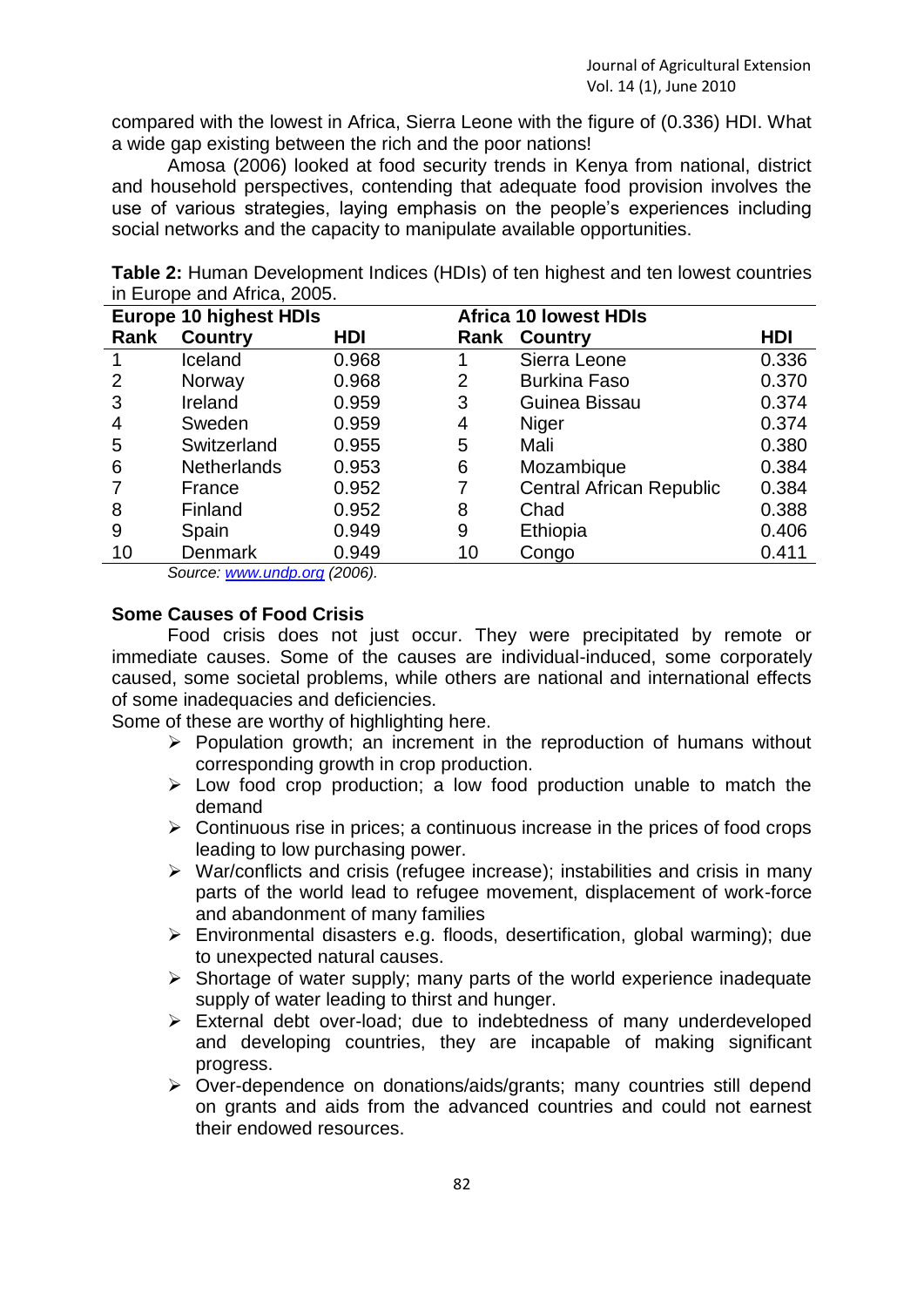$\triangleright$  Biofuel development; the recent trend in generating biofuels from crops is putting stress on demand for energy at the expense of food crops.

Goodman (2008), had given signals of the world-wide food shortage with the following grim information/statistics – including its consequent manifestations viz –aviz;

\* Total world stocks of all grains are close to their lowest level in 30 years.

\* USDA predicts wheat surpluses to be the smallest in 60 years.

\* A [virulent strain of wheat rust](http://newsformormons.com/2008/03/17/dangerous-wheat-killing-fungus-detected-in-iran-â) that can reduce yields to zero is spreading worldwide.

\* Wheat prices have risen well over 50 percent from a year ago.

\* The FAO cites 37 countries as facing a food crisis due to rising prices.

 In addition, he quoted Josette Sheeran, Executive Director of the World Food Programme (WFP) as follows;

―*Soaring food prices -- up 55 per cent from June 2007 to February 2008, including an 87 per cent hike for rice in March -- and dwindling global food stocks due to more world food consumption than production were seriously threatening the WFP's ability to keep millions from starvation.*‖

Therefore, it is of paramount importance that attention be paid by various Governments of the world to prevent or avert situations that may generate or degenerate into imminent food crisis. It is note-worthy to cultivate the culture from the adage that says; "Prevention is better than cure".

## **Some Approaches to Solving Food Crisis**

Due to the precarious situation of the global dimension to the food crisis, various approaches have been taken toward its containment. Some of these approaches, in as much as they were genuine and well-intentioned, however, were largely short-termed, localized and temporary.

## **Importation**

As a panacea to food crisis and hunger, various countries have had to resort to importation of foodstuff. Of course, this is not without cost as huge finances are expended annually on imports at the detriments of other facilities and opportunities. The good side to this development is that the countries exporting such goods are making good foreign exchange from the business and the proceeds of which they used to take care of their countries' needs.

## **Green Revolution**

The term "Green Revolution" was the brain child of a fascinating 1968 lecture by William S. Gaud, then Administrator of AID who came up with this term "It is not a violet Red Revolution like that of the Soviets, nor is it a White Revolution like that of the Shah of Iran. I call it the Green Revolution." (Source: [www.agbioworld.org/biotech-info/topics/](http://www.agbioworld.org/biotech-info/topics/)). The wind of Green revolution has blown through to many countries in Asia and Africa, South America, producing a dramatic change in research, technology and agricultural production, leading to growth.

## **Donations**

According to FAO statistics, since 1995, the whopping sum of US\$770 million from donors and national governments have been put on FAO initiated food security programmes being carried out in many countries of the world (FAO, 2008). A lot of other food supply projects and initiatives taking billions of US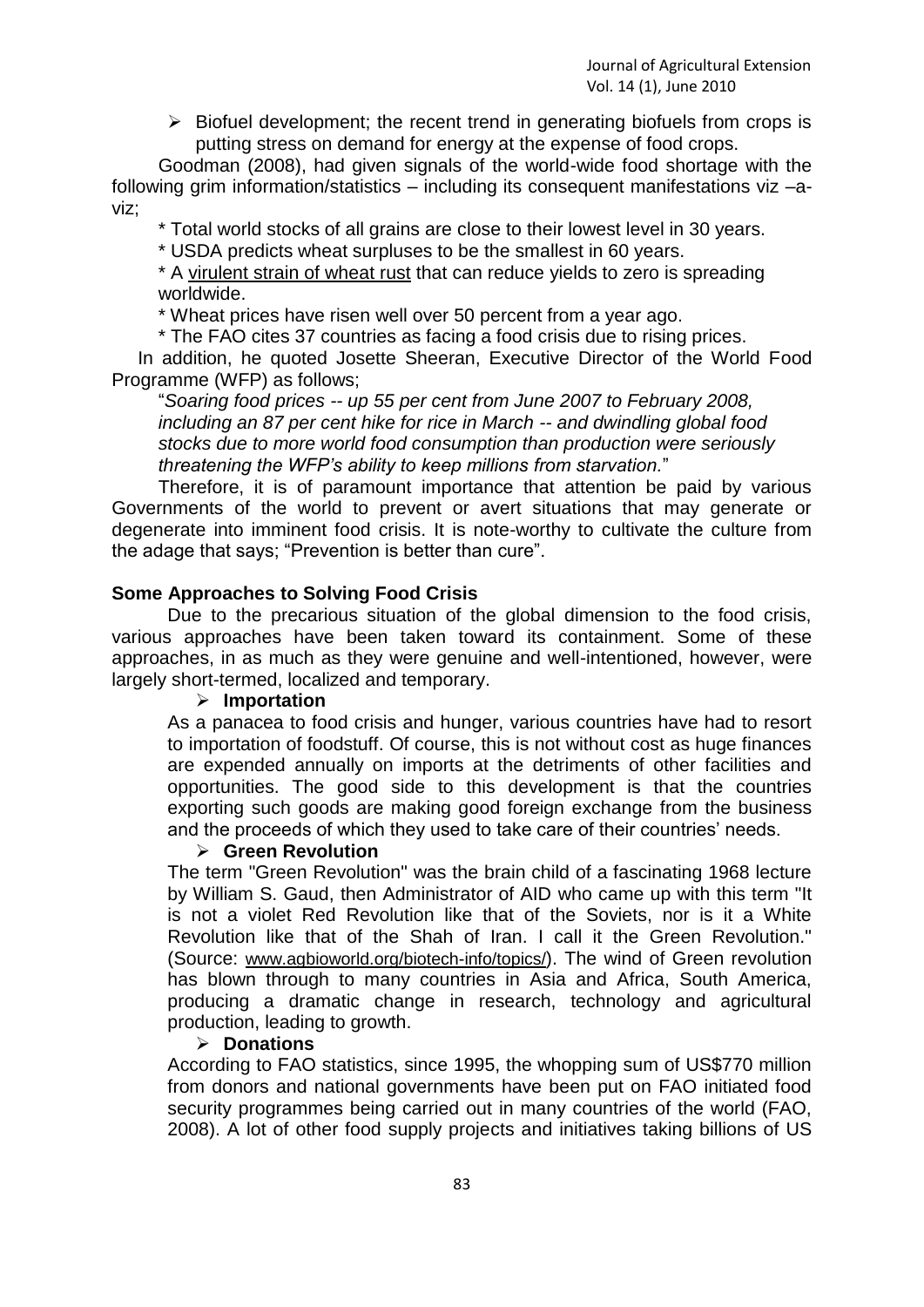Dollars (\$) are being carried out both by Governments and private organizations.

# **National Programme for Food Security**

FAO had stressed that: "Food security exists when all people, at all times, have access to sufficient, safe and nutritious food to meet their dietary needs and food preferences for an active and healthy life". FAO had introduced what it called Special Programme for Food Security (SPFS). According to FAO (2008), the following are the distribution of SPFS participating countries in major world regions: Africa (44), Latin America and Caribbean (27), South-West Pacific (14), Asia 13) , North-East (5) and Europe (3). (Source: [www.Fao.org](http://www.fao.org/)).

A National Programme for Food Security (NPFS) is a country-driven solution to eradicating hunger within the local population.

FAO achieves this by:

- 1. supporting national governments in identifying ways to remove barriers to food access;
- 2. mobilizing donor resources for project funding; and
- 3. assisting with the kick-off and implementation phases.

While no two National Programmes are alike, their main essential features include:

- strong national commitment; and
- supportive policies and regulations.
- full engagement of civil society;

According to FAO, sustainable food security requires;

- stable supply of adequate food;
- properly functioning markets; and
- that all households are able to generate a combination of home-produced food and cash income sufficient to cover all their basic needs.

According to the FAO's SPFS, it is essential that National Programmes reach the undernourished with activities that enhance their productivity and incomes on a nationwide scale. The large-scale multiplication of locally implemented activities is the only workable option for reaching the entire target population. The National Programme's vision is of village-by-village development on a national scale.

In Nigeria, the Government has introduced (in August, 2002) National Special Programme for Food Security (NSPFS) and had set up project with 109 programme sites located in Senatorial Districts across the nation - with the aim of increasing food production on sustainable basis and improving people's access to food (security) in Nigeria. The first phase has been adjudged to be a success, and so, the Government has embarked on a wider coverage by introducing the second phase. NSPF is a joint project between the Federal Ministry of Agriculture and Rural Development (FMARD) and the Food and Agriculture Organization (FAO) of the United Nations (UN).

## **Millennium Development Goals (MDGs)**

As earlier pointed out, the MDGs is principally aimed at eradicating poverty in all its ramifications. Hence, many countries (about 200 of them) of the world who consented to the goals have had to embark on projects and programmes designed to reduce poverty.

According to United Nations (2008), from the MDGs report (2008), a half-way assessment of the MDGs target date (2015), some key successes achieved were: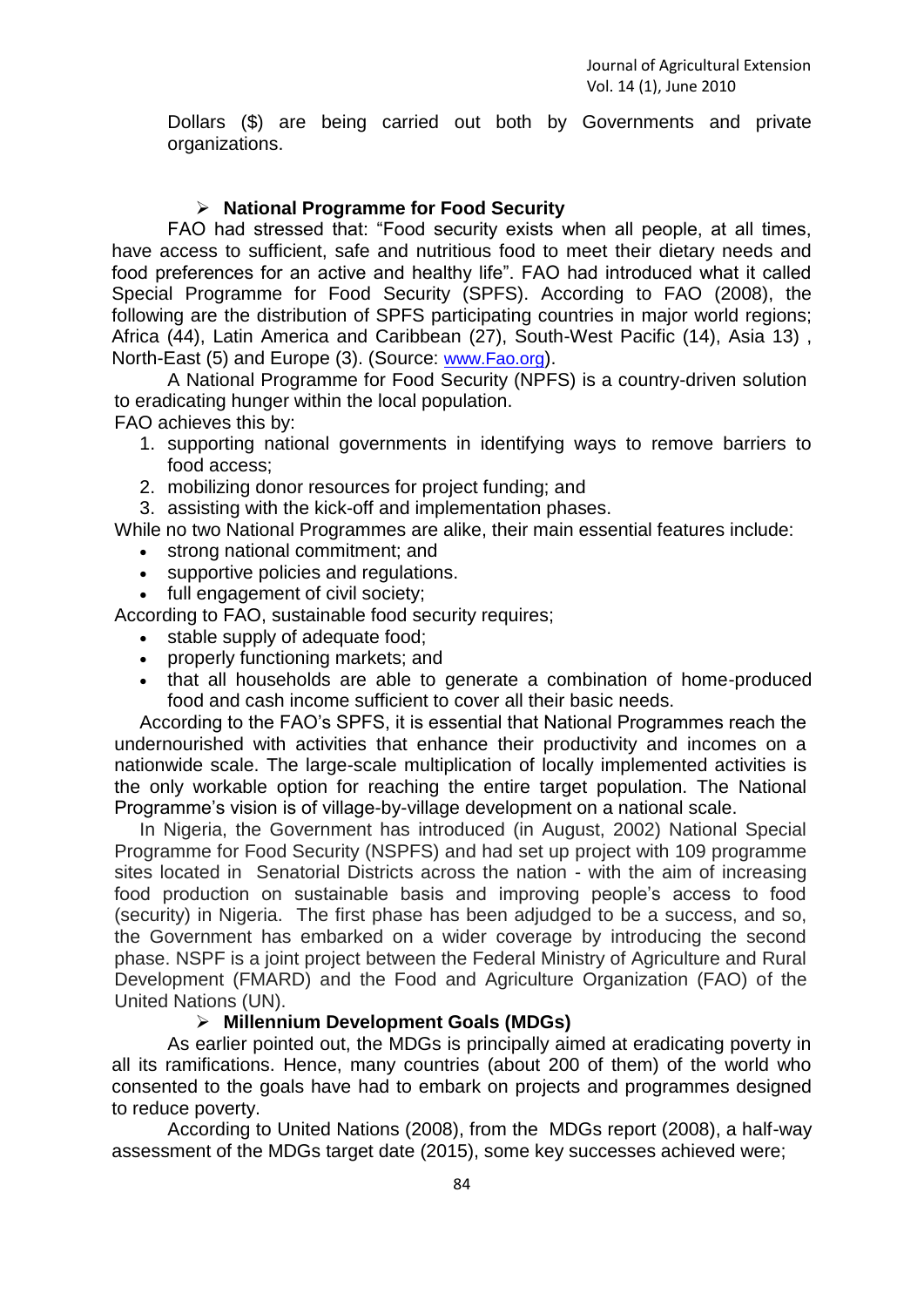- more access to safe drinking water to estimated 1.6 billion people
- The central goal of reducing absolute poverty by half is within reach for the world
- In all but two regions, primary school enrollment is at least 90%.
- The gender parity index in primary education is 95% or higher in six of the 10 regions
- Deaths from measles fell, vaccinations on it are available to 80% of children in developing countries, malaria prevention is expanding, incidence of tuberculosis is expected to stop and begin to decline
- The use of ozone-depleting substances has been almost eliminated, reducing global warming
- The developing countries share of export earnings devoted to debt servicing fell from 12.5% (2000) to 6.6% (2006), giving them more resources allocation.

While this record looks impressive, the battle for the development of the world in alleviating her from the clutches of poverty is far from over. We should not deceive ourselves.

# **Examples of Regions/Countries Experiencing Food Crisis**

FAO (2008) reports indicated not less than 37 countries are facing a food crisis of one proportion or the other due apparently to rising prices. Friends of the World Food Program (2008) reported food problems being experienced in many countries/regions of the world. Some are notable here;

#### **Africa**

- **In Guinea Bissau, the price of imported rice has escalated over October,** 2007 level by 25%. A survey indicated that about 14% of rural households are either moderately or severely food insecure.
- In Mauritania, a country that imports 70% of its food need, due to high prices of basic commodities, is facing pressure on the people's purchasing power. It is estimated that additional \$183 million food aid is required for the country.
- In Somalia, in early 2008, the prices of sorghum and imported rice almost doubled due to rise in global fuel prices.
- In Egypt, for example, as a result of the unfortunate food problem, people had to resort into taking food with low nutritional value, cutting down on expenses on education and health thereby causing protests of the people. In reaction, the Egyptian Government had to increase its subsidies to the poor amounting to \$4 billion.

## **Middle East**

- A report from FAO had indicated that the Middle East may likely suffer losses from environmental problems like soil degradation, droughts, high temperatures and floods.
- In 2008, World Food Program (WFP) provided nearly 4 million people living in Iraq, Yemen, Syria, Egypt and Palestinian territory with some food assistance.
- In Iraq, due to displacement of about 750,000 people, WFP requested for \$87.5 million assistance on food and additional \$9 million is expected due to rise in food and fuel prices.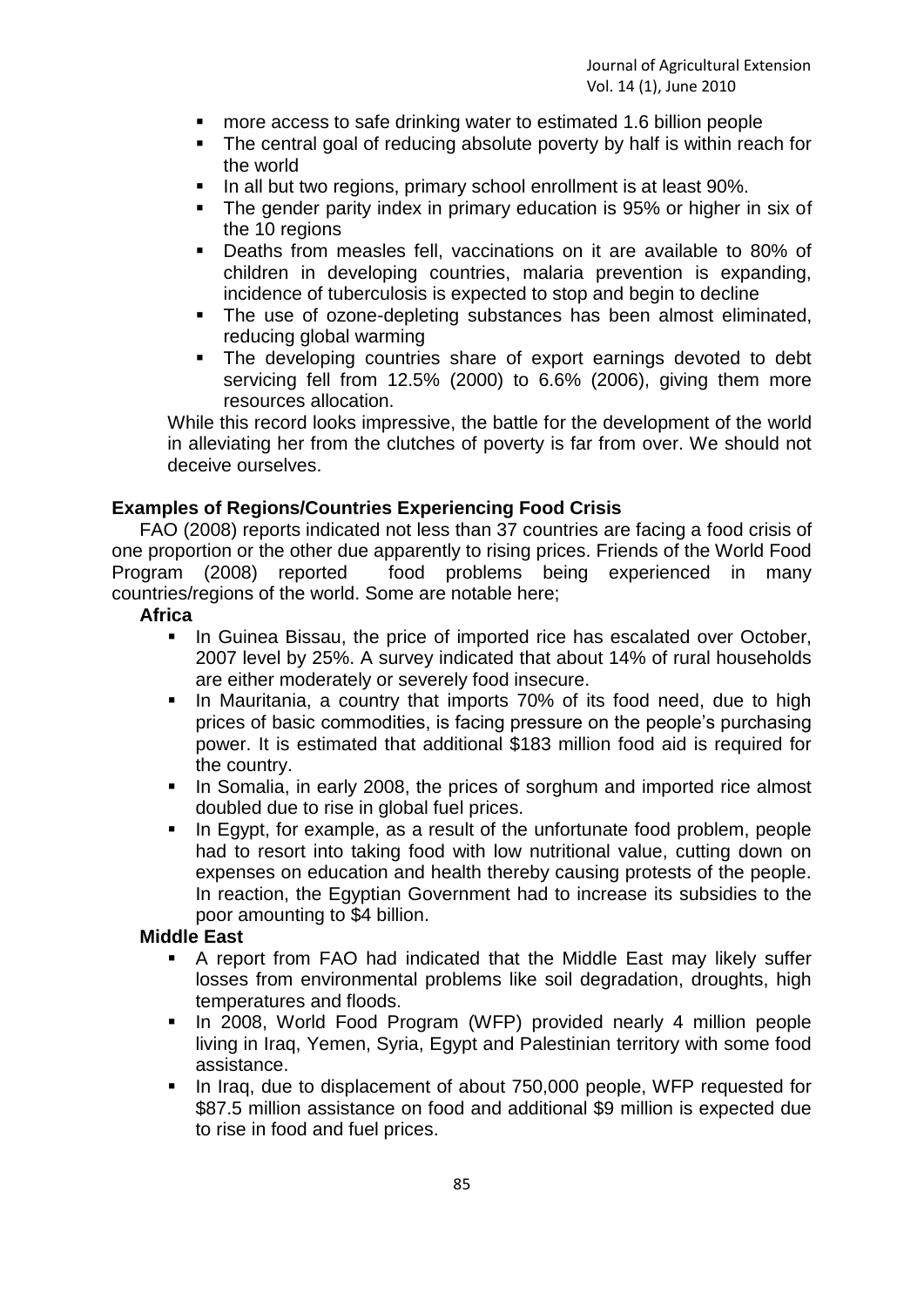# **Latin America/Caribbean**

- A USDA study had alleged that due to food price increments, Latin America may be most affected. For example, Haiti had its share of riots in April, 2008 with reported deaths. In response, the Government pronounced a \$10 million booster package on cost of living. Also, an estimated \$96 million relief on food by WFP was expected to help Haiti people.
- In Nicaragua and Elsalvador, due to rise in food prices, people's purchasing power had dwindle and their nutritional intake and diet are being adversely affected. The situation was not different from Guatemala.

# **Asia**

- In Tajikistan, wheat prices have increased by 128% and flour prices by 76%, and vegetable oil by 126% within a year. The Government had to seek for assistance for fuel and food. In Bangladesh, it was estimated that in 2007, the price of rice rose by 70%. For Afghanistan, 2.5 million people were estimated to be hungry in early 2008 and the President had to appeal for \$77 million assistance.
- Cambodian escalating food prices has had untold repercussion on school feeding programme and estimated 450,000 children beneficiaries could be affected. In Indonesia, due to price increase on commodity, causing unrest, the Government had to scale up its rice subsidy programme by 50% and was considering extending it to cover about 80 million people.

According to CTA (2008), some policy measures have been advanced toward ameliorating the spate of food insecurity being experienced in many countries.

# **Lessons for Nigeria and Way Forward**

Ladele (2005) had contended that national development is not a matter of chance but deliberate planning guided through combined policies, plans and strategies. The world's global recession and food crisis portends a lot of graphic lessons for Nigerian economy. Interestingly enough, the global financial crisis of 2008 did not adversely affect Nigeria or was not significantly reflected in her economy like other countries, except for the fluctuation in oil prices.

- $\triangleright$  Agriculture has been contributing largely to the GDPs of Nigeria before and after independence (1960). From 1970 to 1990s, however, the trend changed as the oil boom era took over the stage. Successive Governments have had to introduce intervention/programmes/projects aimed at restoring agricultural production and productivity. Also, from time to time, successive Governments had banned and unbanned importation of some essential foodstuff depending on the need and policy framework (Shuaibu, 1997). For example, the scandal that surrounded the rice importation during the defunct Shagari Administration (1979-1983) provides a classic illustration. In addition, and of recent, in early 2008, when the food crisis phenomenon and fear gripped many countries of the world, a bag of 50Kg of rice suddenly increased from  $\mu$ 5,000.00 to N12,000.00. The tension was high and everyone, including the Government, was apprehensive and importation was a high point of consideration as option.
- $\triangleright$  For some years now, Nigeria has pride herself of having strategic grain reserves (SGRs) in various locations across the nation. Essentially, these reserves were meant to serve the people in terms of food supply at the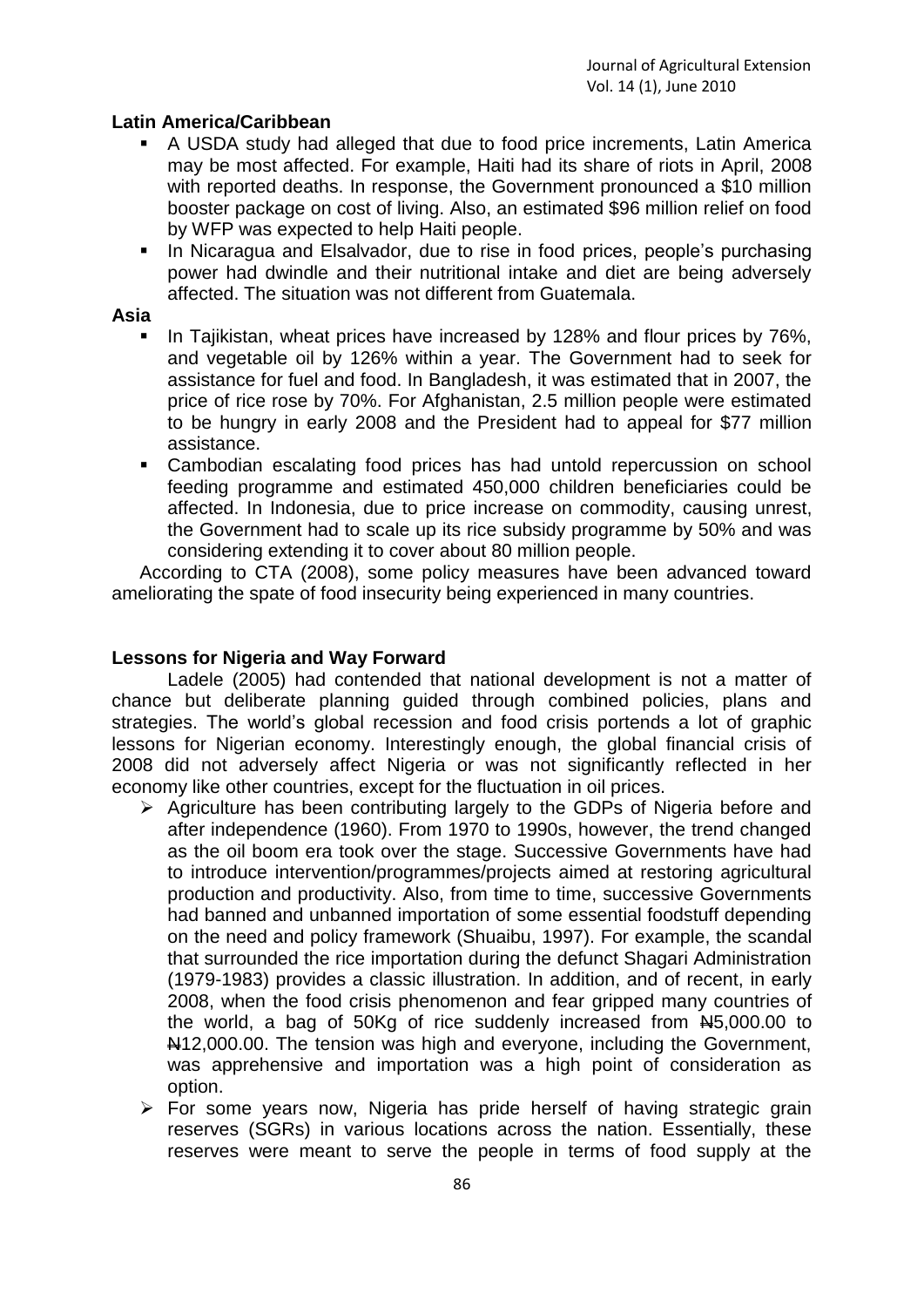moderate prices. Unfortunately, due to the so-called "Nigerian factor", the control of the reserves is faced with constraints of wrong forecasts/planning, political influence, uncoordinated distribution mechanisms.

- $\triangleright$  Nigeria has been realizing increase in revenue from oil (petroleum). Unfortunately, the nation has not been having enough of the gains in spite of huge and ever-increasing national annual budgets. A case in point is the 2008 national budget which the Government has been criticized by the Legislature for lack of full implementation. The country's huge foreign exchange earnings should have been expended on critical areas like agriculture, health, education, and industrialization.
- $\triangleright$  For the fact that Nigeria has not had serious and adverse effect of food crisis like in some other arts of the world does not mean it might not and will not. It only gives us a signal that we should avoid it and prevent it if we can. Where others have fail we should succeed. Where others have lacked we should have.
- $\triangleright$  Nigeria's debt portfolio have decreased largely due to the debt forgiveness of 2006. The Government, under no guise or pretension should not yield to temptation of taking just any debt without taking thorough consideration. It should be avoided like a plague.
- $\triangleright$  The people and Government of Nigeria should focus more in realizing rural and agricultural development. Since the larger proportion of the population is found in the rural enclave, the better that development in all ramifications be centred on them. It is when the rural areas are developed that we can all boast of development.
- $\triangleright$  It has been shown that Agriculture contributed 41.73% to the Nations GDP in 2006 and 42.01% in 2007 (National Bureau of Statistics, 2008). This statistics could be improved upon in such a way that the agriculture will play a meaningful dominant role in the nation's economy.
- $\triangleright$  Smuggling of goods (including crops and especially food crops) across the Nigerian porous borders should be checked in order to give the country and its people adequate food. The danger in consuming foodstuff smuggled across the borders has with it an untold hardship and risk.

# **Conclusion**

The story of the food crisis/food insufficiency being experienced in many parts of the world calls for concern by both leaders and followers of the world. The fact that the so-called advanced countries are relatively comfortable does not mean it will be so for eternity. Those who are hungry today should not loose hope nor be despondent. These are hard lessons of life for all. Nigeria is well positioned to avert the gloomy food crisis if all her resources are well utilized and properly directed. Let no one be under illusion - food could be scarce and expensive any day. We must work towards preventing its occurrence. A well-packaged compendium of Government policies on food insecurity, poverty, energy diversion, biofuels, resource use, underdevelopment and stagnation of economy, debt management – all will be a step in the right direction.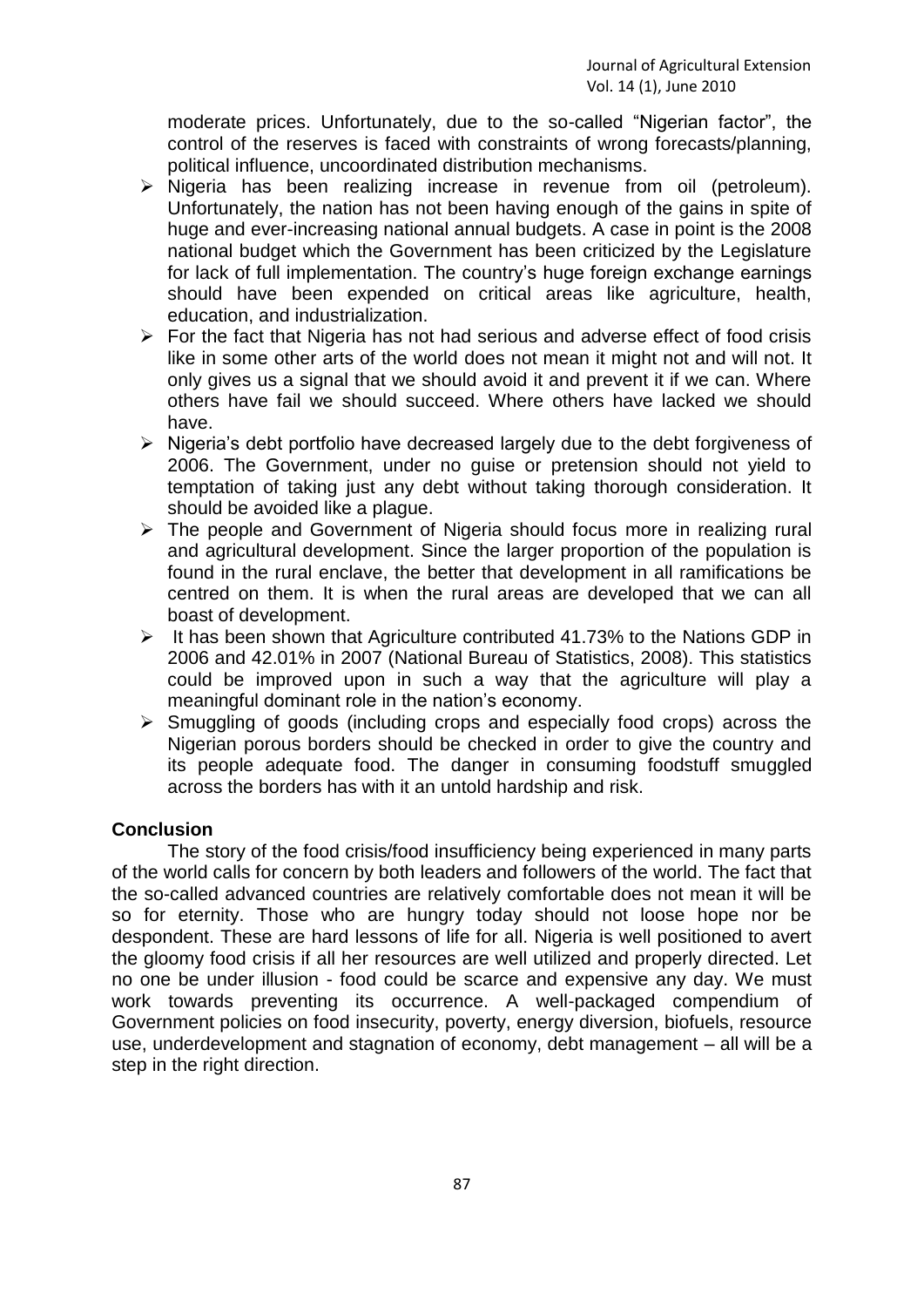# **References**

- Amosa, M. (2006). Food Security Trends: A Situation Analysis of Food Supply Differentials in Rural Kenya. IDS Discussion Paper No.300. Pp55.
- CTA (2008). Policy Responses to food crisis. In: AGRITRADE- A publication of CTA. June Edition. Accessed online at : [www.cta.org/](http://www.cta.org/)
- Food and Agricultural Organization (FAO) (2005). Food Production Index Number. FAO Statistics Division. Accessed online at : [www.fao.org/foodproductionindexNumbers\\_en](http://www.fao.org/foodproductionindexNumbers_en).
- Food and Agricultural Organization (FAO) (2008). Food insecurity Assessment Report. (Accessed online at: [www.Fao.org](http://www.fao.org/)**)**
- Friends of the World Food Program (2008). Global Hunger Crisis. Available at: [www.friendsofwfp.org/](http://www.friendsofwfp.org/).
- Goodman, J. (2008). ["Food Shortage Looming if Crop Focus Isn't Altered"](http://www.opednews.com/articles/opedne_jim_good_080424_food_shortage_loomin.htm), (Available at: [www.OpEd.com/](http://www.oped.com/)).
- Jibowo, A. A. (2000). Essentials of Rural Sociology (Second Impression). 'Gbemi Sodipo Press Ltd., Abeokuta, Nigeria. Pp244.
- Ladele, A. A. (2005) Rural Development Process and Practice. In: Ed. Prof. S. Fola Adedoyin: Agricultural Extension in Nigeria. A Publication of Agricultural Extension Society of Nigeria (AESON). P139-144.
- National Bureau of Statistics[, Federal Republic of Nigeria](http://www.nigerianstat.gov.ng/) (2007). Statistics on Nigeria. Available online at: [www.nigerianstat.gov.ng/](http://www.nigerianstat.gov.ng/)
- Shaibu, B., Aliyu A. and Bakshi J. S. (1997). Nigeria: National Agricultural Research Strategy Plan 1996-2010. Compiled and edited by B. Shaibu, A. Aliyu and J. S. Bakshi: Department of Agricultural Sciences, FMA&NR, Abuja, Nigeria.Pp.335.
- World Bank (1988). The Challenge of Hunger in Africa. A publication of World Bank . Washington, D. C., U. S. A.
- United Nations (2008). The Millennium Development Goals Report 2008. United Nations, New York. Pp52.
- United Nations Development Programme (UNDP) (2006). United Nations Development Programme Report, 2006.

Websites consulted:

[www.cta.org](http://www.cta.org/)

[www.undp.org](http://www.undp.org/)

[www.fao.org](http://www.fao.org/)

[www.friendsofwfp.org/site/](http://www.friendsofwfp.org/site/)

[www.nationmaster.com/country/ni-nigeria/agr-agriculture](http://www.nationmaster.com/country/ni-nigeria/agr-agriculture)

[www.fao.org/ES/ess/index\\_en.asp](http://www.fao.org/ES/ess/index_en.asp)

[www.nigerianstat.gov.ng/](http://www.nigerianstat.gov.ng/)

[www.agbioworld.org/biotech-info/topics/](http://www.agbioworld.org/biotech-info/topics/)).

[www.en.wikipedia.org/wiki/Food\\_security/](http://www.en.wikipedia.org/wiki/Food_security/)

- http://europa.eu/rapid/pressReleasesAction.do?reference=IP/08/763&format=HTML &aged=0&language=EN&guiLanguage=en
- EC communication on tackling the challenge of rising food prices, *COM (2008) 321*  final, Brussels, May 20<sup>th</sup> 2008
- http://ec.europa.eu/commission\_barroso/president/pdf/20080521\_document\_en.pdf EC staff working paper on issues faced with regard to high food prices, *Brussels*

*D(2008)*, May 6<sup>th</sup> 2008

http://ec.europa.eu/agriculture/analysis/tradepol/foodprices\_en.pdf